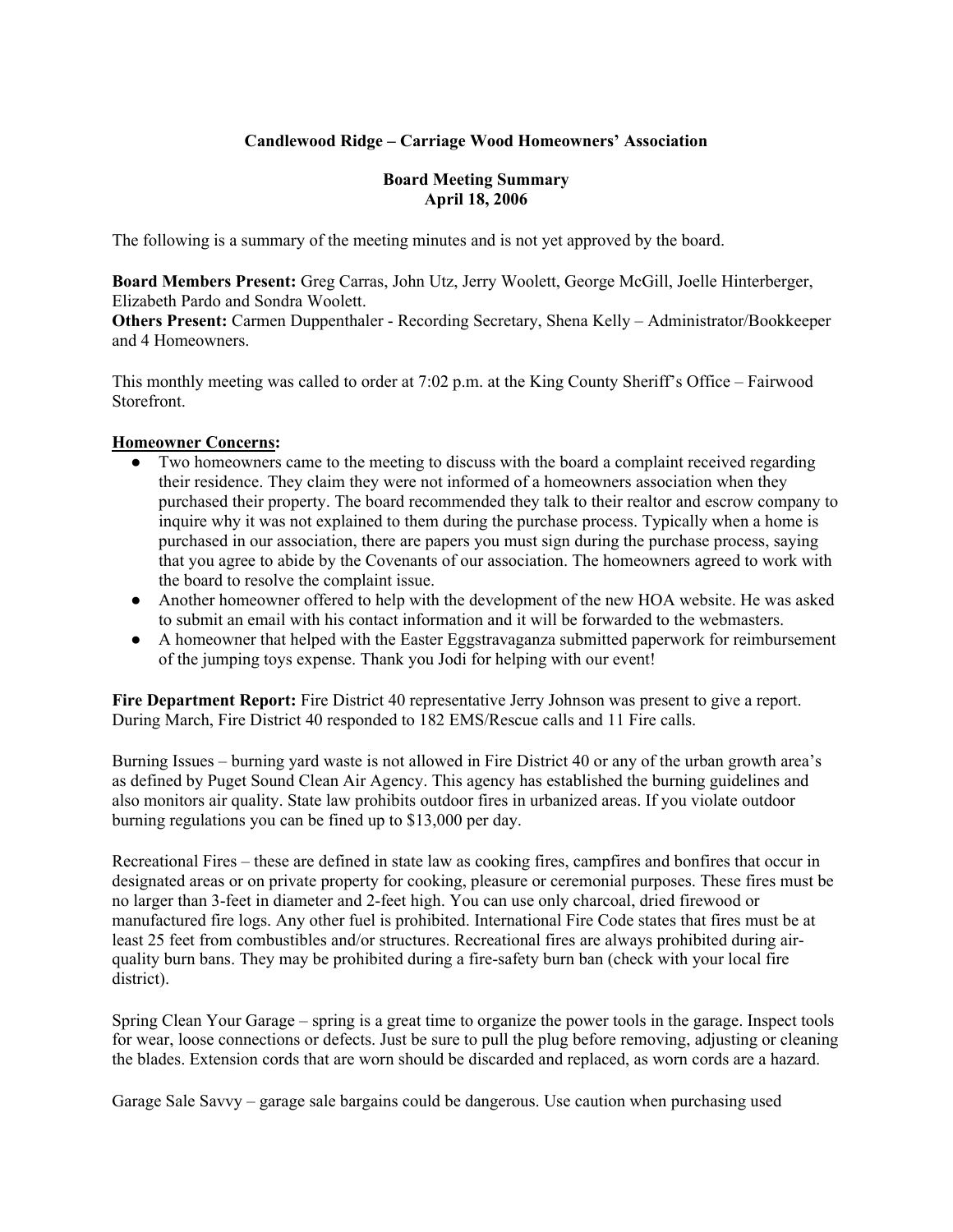electrical appliances and heating and cooling equipment.

Barbeque Grilling – whether you use a propane or natural gas barbeque, keep safety in mind. Before starting the unit, check all the connections to make sure they are tight. Then, check for leaks by applying a mixture of soap and water to the hoses and gas cylinder head. Growing bubbles indicates a leak. Before lighting the grill, remember to open the lid so gas can't build up underneath it. Never hold a match or lighter over the grill and never barbeque in an enclosed space. Keep children away from a hot grill. For more information on fire and injury prevention contact Fire District 40 at (425) 255-0931.

**Police Report:** Officer Sam Shirley gave a brief report. He stated that it had been business as usual and nothing major to report. A question was asked about a memorial seen on the side of the road on  $140<sup>th</sup>$  near the fire station at the corner of 208<sup>th</sup>. Officer Shirley said a young person had stolen a car in Kent and led police on a high chase pursuit that ended in a fatal crash.

Our HOA monthly meetings are now being held at the new Sheriff's Office. Join us on the 3<sup>rd</sup> Tuesday of each month at 7:00 pm in our new location.

The new Sheriffs office is now open in the Albertson's Shopping Center and they are in need of volunteers. If you are interested in volunteering to work at the new Sheriffs office please call (206) 296- 3846 and ask for an application packet. You must pass a background check and polygraph test to qualify.

**Approval of Last Month's Minutes:** A motion was made to approve the March board meeting minutes as written. It was seconded and passed. Signing of the minutes took place by the board.

## **Old Business:**

- **New Website Redesign Project** Two homeowners committed to the development of a new website for our association have been hard at work and are nearly finished. More information soon to come!
- **Easter Eggstravaganza** THANK YOU to everyone that helped make this year's *Easter Eggstravaganza* a hoppin' success! Despite the rain, there was a large turnout and many families from our community enjoyed fun activities such as a big Easter egg hunt, jumping toys, raffle and visits from Fire District 40 and the Easter Bunny. THANK YOU to all Homeowners' that donated prize items for our event and to those that brought delicious bakery items for our food table. An extra special THANK YOU goes out to all the volunteers that helped by donating their valuable time. Without your help this event would not be possible. And of course we THANK all of the Fairwood business organizations that donated to our event. A complete list can be found in the thank you letter that will run in the next edition of the Fairwood Flyer.
- **John Bratton Development** A brief discussion took place regarding the proposed plans to develop the piece of land at 162<sup>nd</sup> Place SE and Petrovitsky Road by Ridgewood Elementary School. One of the homes has already been demolished and they are planning to build a 12,000 SF retail building. Potential tenants may include, but are not limited to, a coffee shop, dry cleaners, pizza take out, hair salon, financial services, ect. An email from Mr. Bratton was received by the HOA inviting comments on the proposed development so they can design a project that will be supported by and meet the needs of the community.

## **New Business:**

● **Summer Picnic Event 2007–** The events committee has proposed to down scale next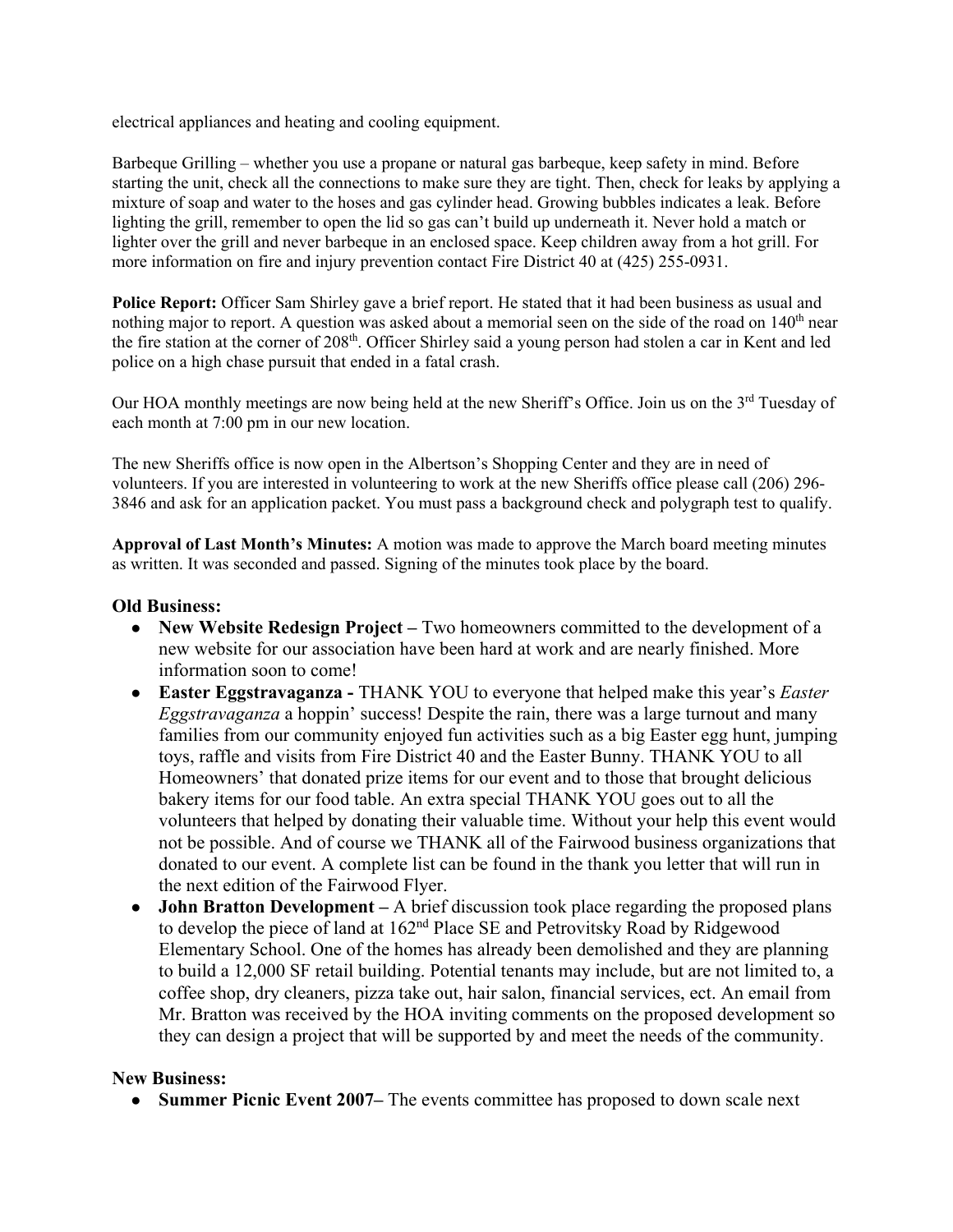years Easter Eggstravaganza due to unpredictable weather. History has proven that it rains on that date more often than not. The committee would like to use the budget money more wisely by providing a community event where neighbors can socialize more in summertime weather. Therefore, next Easter we will have the usual big Easter egg hunt but we will save the additional activities (like the jumping toys and raffle) for a summer picnic event to be scheduled in August. Look for the opportunity to volunteer for the planning committee in early 2007.

• **Park Usage Policy** – A discussion took place about the development of a park usage policy to help define the rules and regulations of our HOA parks. Organized activities such as sporting practices held in our parks were talked about. The board is developing a sign to be placed in our parks stating the policy and process used for organized groups to reserve our parks for activities such as sporting practices, scouting events, reunions, ect.

#### **Common Areas Report:**

- Recently a car destroyed the western entrance sign at the 160<sup>th</sup> Ave. SE entrance to Carriage Wood. Messenger Signs was sent before and after pictures of the destroyed sign along with rough measurements. They provided an estimate of \$13,021 to rebuild the sign. A copy of the police report was obtained from the King County Sheriff's office. Based on the report, the motorist's insurance company was contacted. Pictures of the destroyed sign and a good sign, along with the estimate to rebuild the sign were provided to the insurance company. The HOA is waiting for a reply.
- A group of local students are scheduled to clean up Candlewood Ridge Park as part of a school community project on April 22nd between 1-2:30 pm.

**Architectural Report:** The ACC Chairperson stated that since last month's meeting, 17 new applications were received and approved as follows:

2 House Paint, 1 Door Replacement, 1 RV Pad, 4 New Roofs, 1 Window Replacement, 3 Driveway Requests, 2 Fences, 1 New Deck, 1 Landscape Request and 1 Patio Request. The ACC Committee is up to date on received requests.

It was said the ACC Committee is working on fine-tuning a couple of guidelines. One being yard shed size recommendations. Yard sheds are approved on a case-by-case basis depending on property layout and placement. Secondly, a barrier wall type fence for homes that back-up to Petrovitsky road. This type of material may help reduce noise but appears to be very expensive.

The ACC Committee would like to remind all homeowners that an Architectural Control Approval Form must be submitted and approval received prior to beginning work on home improvement projects that require ACC approval. ACC request forms can be found in the Fairwood Flyer or on the HOA website at www.geocities.com/crcwhoa.

**Complaints Negotiations Report:** The Complaint Negotiation Chairperson presented the HOA complaints report for board review. 5 new complaints were received, 30 pending and 9 are now closed. 4 additional homes are currently accruing fines and legal advice is being considered for being noncompliant. Some of the complaints on the list were discussed. One homeowner has volunteered to help with the complaints committee but more are needed. If you are interested in helping with this important committee, please contact the HOA by calling (425) 227-4227 or send an email to crcwhoa@hotmail.com.

All complaints must be received in writing and signed by the author. Your name, address and phone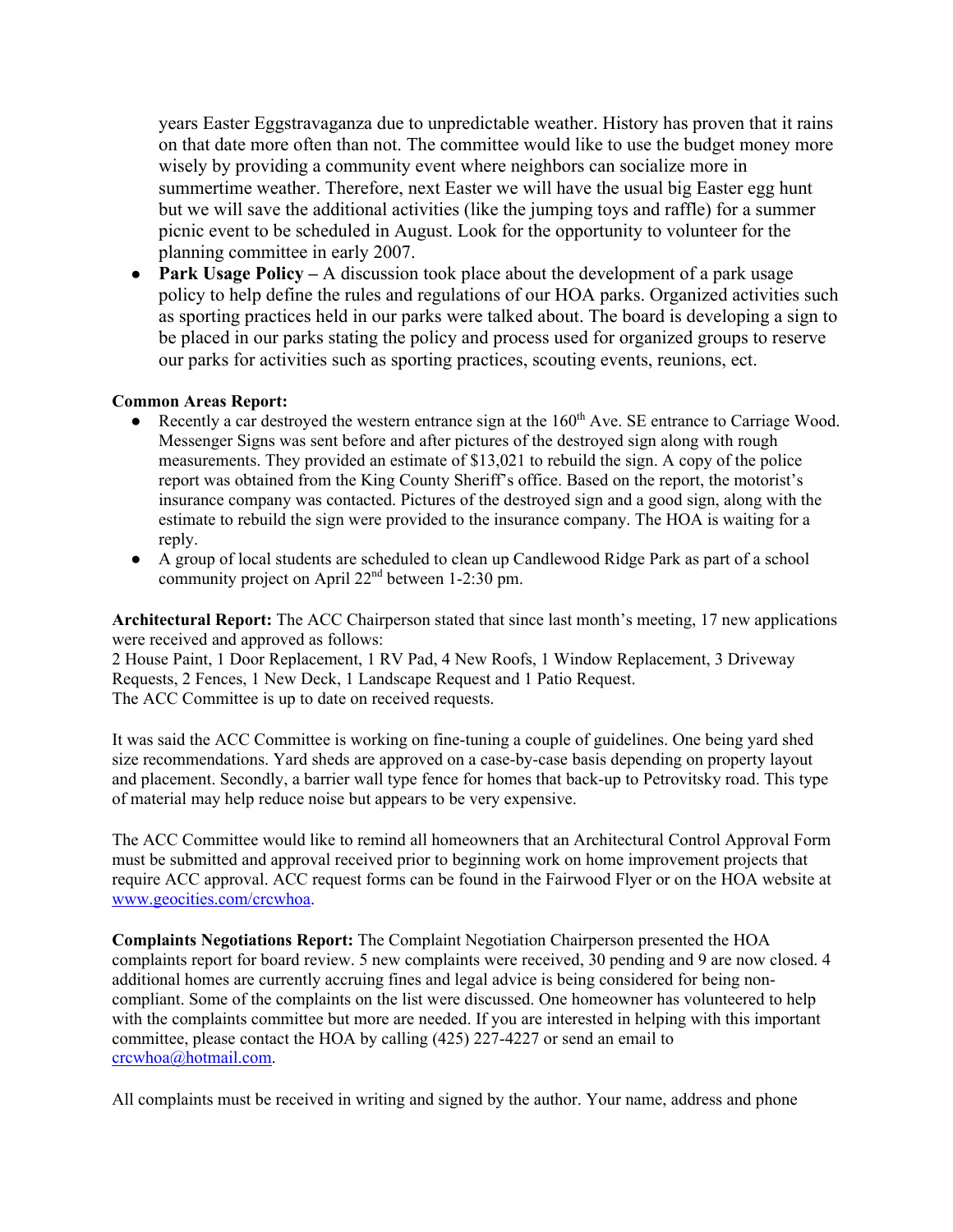number must be included on the written complaint so the HOA can notify you that the issue is being addressed. You may then mail your complaint to the HOA address at P.O. Box 58397, Renton, WA, 98058. Complaints are kept confidential and you will remain anonymous.

**Legal and Insurance Report:** Nothing new to report.

**Treasurer's Report:** The March Budget Comparison report was presented and briefly discussed. Pretty much just the usual activity occurred for the month and dues payments continue to come in.

**Committee Reports:**

**Capital Improvement Committee – The agreed upon additional big toy equipment for both parks has been shipped and is expected to arrive and be installed in both parks sometime in the next few weeks. Canber has started the site preparation work required in Carriage Wood Park.** 

**The Welcoming Committee** – 1 packet was delivered to new homeowners in Candlewood Ridge. If you are new to the neighborhood and would like an HOA information packet, call the HOA phone number at (425) 227-4227 and leave a voice message or send an email to  $\frac{\text{crewhoa}(a) \text{hotmail.com}}{\text{cot}(\alpha)}$ .

**Block Watch Committee** – If you are interested in resurrecting this important committee please contact the HOA. Volunteers for block watch captains are needed. (425) 227-4227. You can also call the King County Sheriff's Office Fairwood location at (206) 296-3846 to get information on setting up a Block Watch Program.

**Special Topics:** Web and Email address: Email - crcwhoa@hotmail.com Web - www.geocities.com/crcwhoa

A motion was made to adjourn the meeting at 9:38 p.m.

**Next Board Meetings:**

May 16, 2006 June 20, 2006 July 18, 2006 Meetings are held at **7:00 p.m.** at the Sheriff's Office, Albertson's Shopping Center. All Homeowners are welcome to attend. (425) 227-4227

# **Candlewood Ridge / Carriage Wood Announcements & Reminders**

**\*The Complaints Negotiations Committee** is looking for volunteers to assist the chairperson. If you are interested in helping with this important committee, please contact the HOA by calling (425) 227-4227 or send an email to crowhoa@hotmail.com.